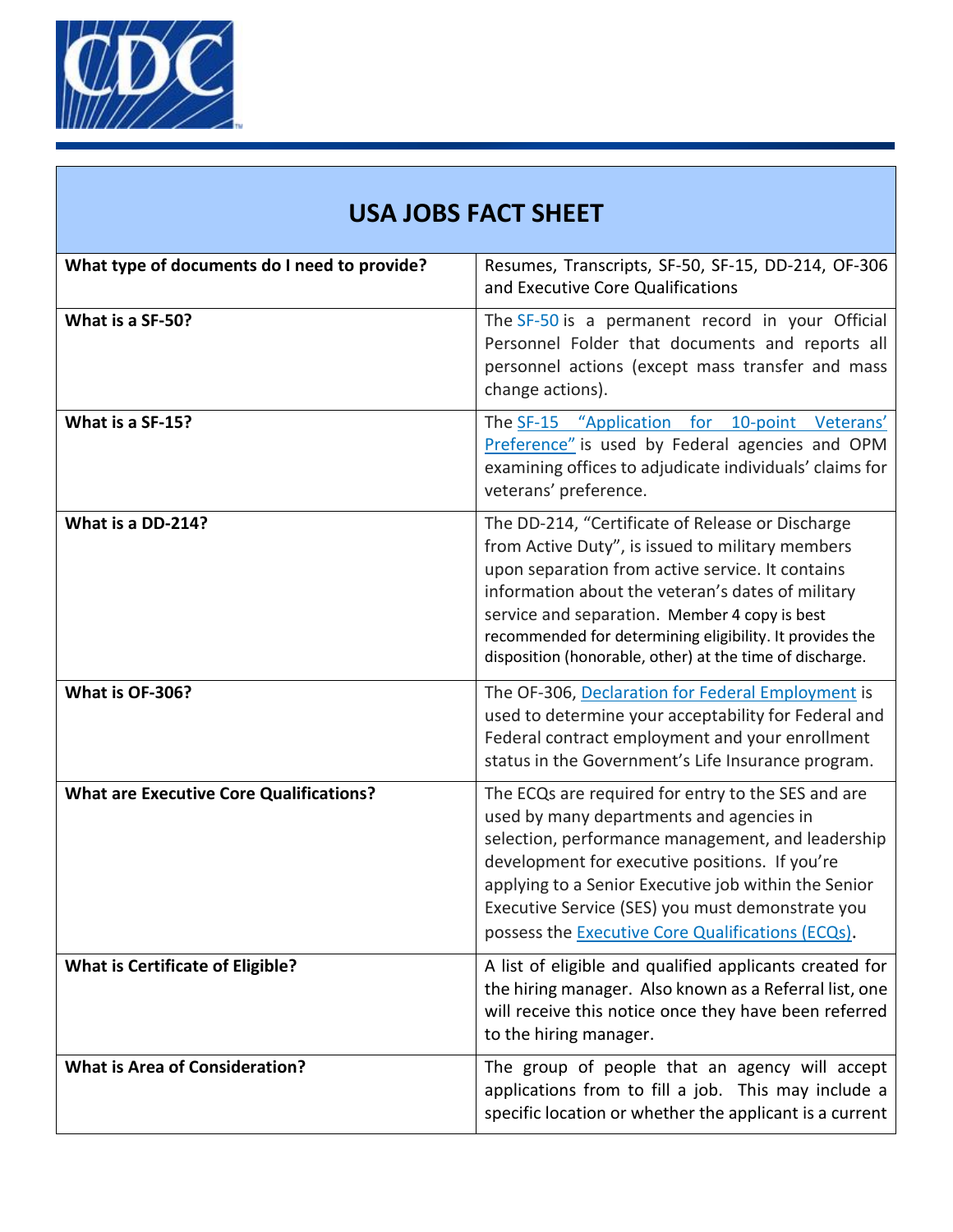| <b>USA JOBS FACT SHEET</b>                      |                                                                                                                                                                                                                                                                                                                                                                      |  |
|-------------------------------------------------|----------------------------------------------------------------------------------------------------------------------------------------------------------------------------------------------------------------------------------------------------------------------------------------------------------------------------------------------------------------------|--|
| <b>What is Area of Consideration continued?</b> | federal employee, current federal employee working<br>for a specific agency or the public.                                                                                                                                                                                                                                                                           |  |
| <b>What is a Career Appointment?</b>            | The type of appointment an employee receives after<br>working for the Federal Government for three years.                                                                                                                                                                                                                                                            |  |
| <b>What is Competitive Status?</b>              | A person basic eligibility for assignment to a position<br>in the competitive service without having to<br>compete with members of the general public in an<br>open competitive examination. Once acquired,<br>status belongs to the individual, not to a position.                                                                                                  |  |
| <b>What is Delegated Examining?</b>             | The competitive application and hiring process an<br>agency uses to hire someone who has never worked<br>for the Federal Government. A job that says it is Open<br>to the public will use the delegated examining hiring<br>process.                                                                                                                                 |  |
| <b>What is a Detail?</b>                        | A temporary assignment in a different job with a<br>specified time period. The employee will return to<br>their job when the detail ends.                                                                                                                                                                                                                            |  |
| <b>What is Direct Hiring Authority?</b>         | An expedited recruiting process that agencies can<br>use to fill jobs in occupations that are hard to fill or<br>currently have a shortage. Series are as follows<br>Medical Occupations: 0602, 0610, 0620, 647, 0660,<br>STEM Positions: 0110,0401,0482,0801,0810, 0855,<br>1102, 1310, 1306, 1320, 1510, 1520, 1529, 1530 and<br>Cyber positions: 0854,1550, 2210. |  |
| <b>What is Merit Promotion?</b>                 | A system where current federal employees compete<br>for an open job and are rated and ranked based on<br>their experience, education, competencies and<br>performance. Also, known as Merit Staffing<br>Program.                                                                                                                                                     |  |
| <b>What is the Pathways Program?</b>            | The Pathways program consists of three programs:<br>the Internship Program, the Recent Graduates<br>Program and the Presidential Management Fellows<br>(PMF) Program. These programs help to recruit, hire,<br>develop, and retain students and recent graduates.                                                                                                    |  |
| <b>What is Schedule A?</b>                      | A hiring authority used to increase employment<br>opportunities for people with disabilities.                                                                                                                                                                                                                                                                        |  |
| <b>What is Veteran's Preference?</b>            | A hiring preference given to honorably discharged<br>veterans and military retirees who are disabled<br>veteran or retire below the rank of major or its<br>equivalent.                                                                                                                                                                                              |  |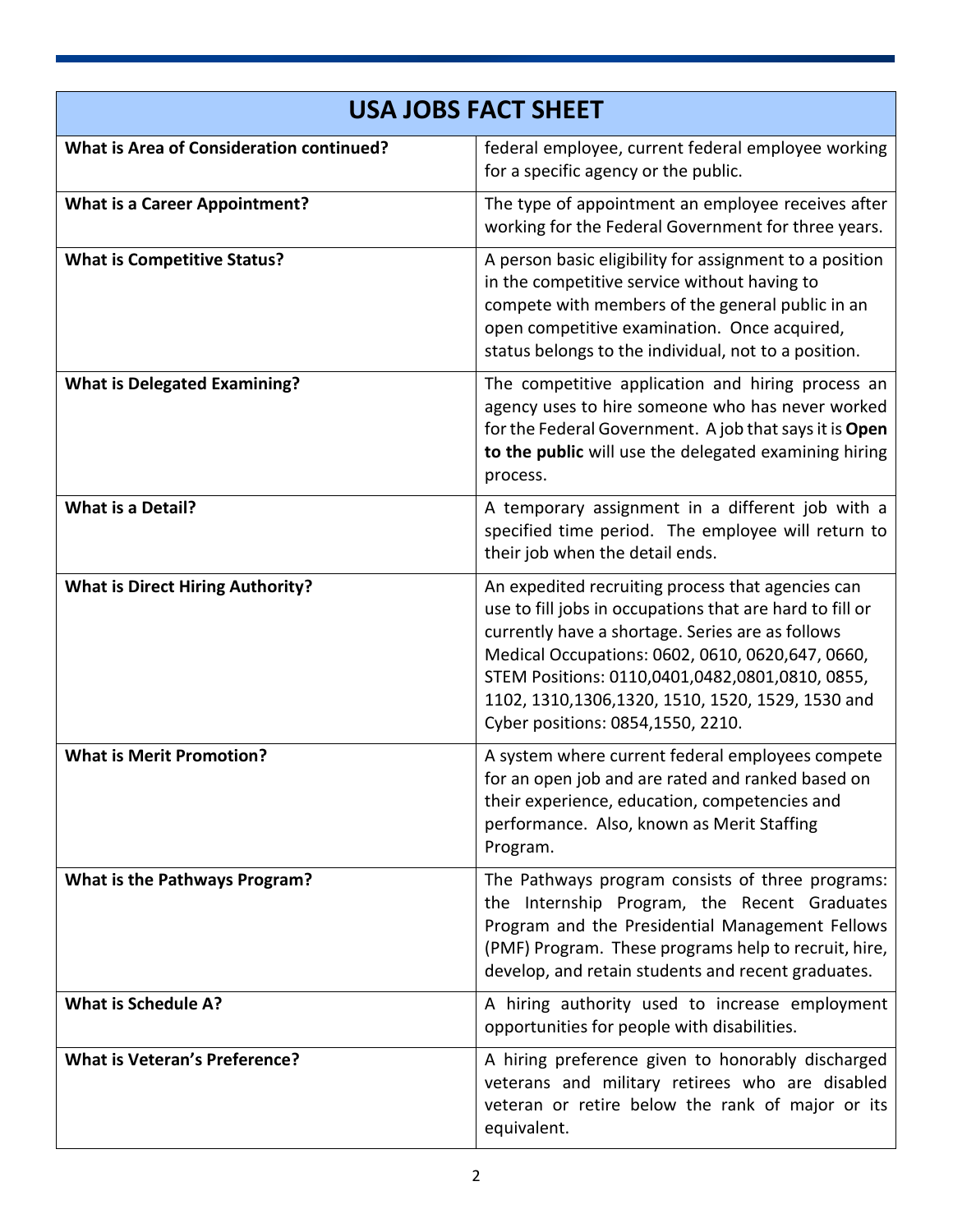| <b>USA JOBS FACT SHEET</b>                      |                                                                                                                                                                                                                                                                                                                                                                                                                                                                                   |  |
|-------------------------------------------------|-----------------------------------------------------------------------------------------------------------------------------------------------------------------------------------------------------------------------------------------------------------------------------------------------------------------------------------------------------------------------------------------------------------------------------------------------------------------------------------|--|
| <b>What is Specialized Experience?</b>          | Work experience that is directly related to the work<br>to be performed in a job.                                                                                                                                                                                                                                                                                                                                                                                                 |  |
| What is the Application or Job Questionnaire?   | Some jobs require you to answer several questions as<br>part of the application process. You will see a link to<br>preview the job assessment questions-read these<br>questions before you apply to the job. Your resume<br>must support your answers to the job questionnaire.<br>Your responses to the assessment questionnaire are<br>how you will be rated and per your score, determines<br>if you make the referral list.                                                   |  |
| Why was my application not qualified?           | The hiring agency determines whether or not a job<br>seeker meets the minimum qualifications for a job.<br>USAJOBS displays the information and job status we<br>receive from the hiring agency. Please contact the<br>hiring agency that posted the job announcement if<br>you have questions about your application status or<br>why you were not qualified. You can find the agency<br>contact information at the bottom of the job<br>announcement.                           |  |
| Do Pathways Program jobs lead to permanent?     | Yes. The Pathways Program is part of the excepted<br>service; however, it may lead to a permanent,<br>competitive service job if you meet the program<br>requirements and the needs of the hiring agency.<br>Your time in the Pathways Program may also convert<br>to the competitive service. So, if you worked through<br>the Pathways Program for two years and then<br>moved into a competitive service job, we count the<br>two years towards your competitive service time. |  |
| How to make your resume and profile searchable? | Sign into USAJOBS and go to your Profile.<br>1.<br>2. Go to Documents-your resumes will<br>appear in your Documents.<br>3. Click Searchable on the resume you want<br>to make searchable-if your profile is<br>complete, your resume will become<br>searchable as well.                                                                                                                                                                                                           |  |